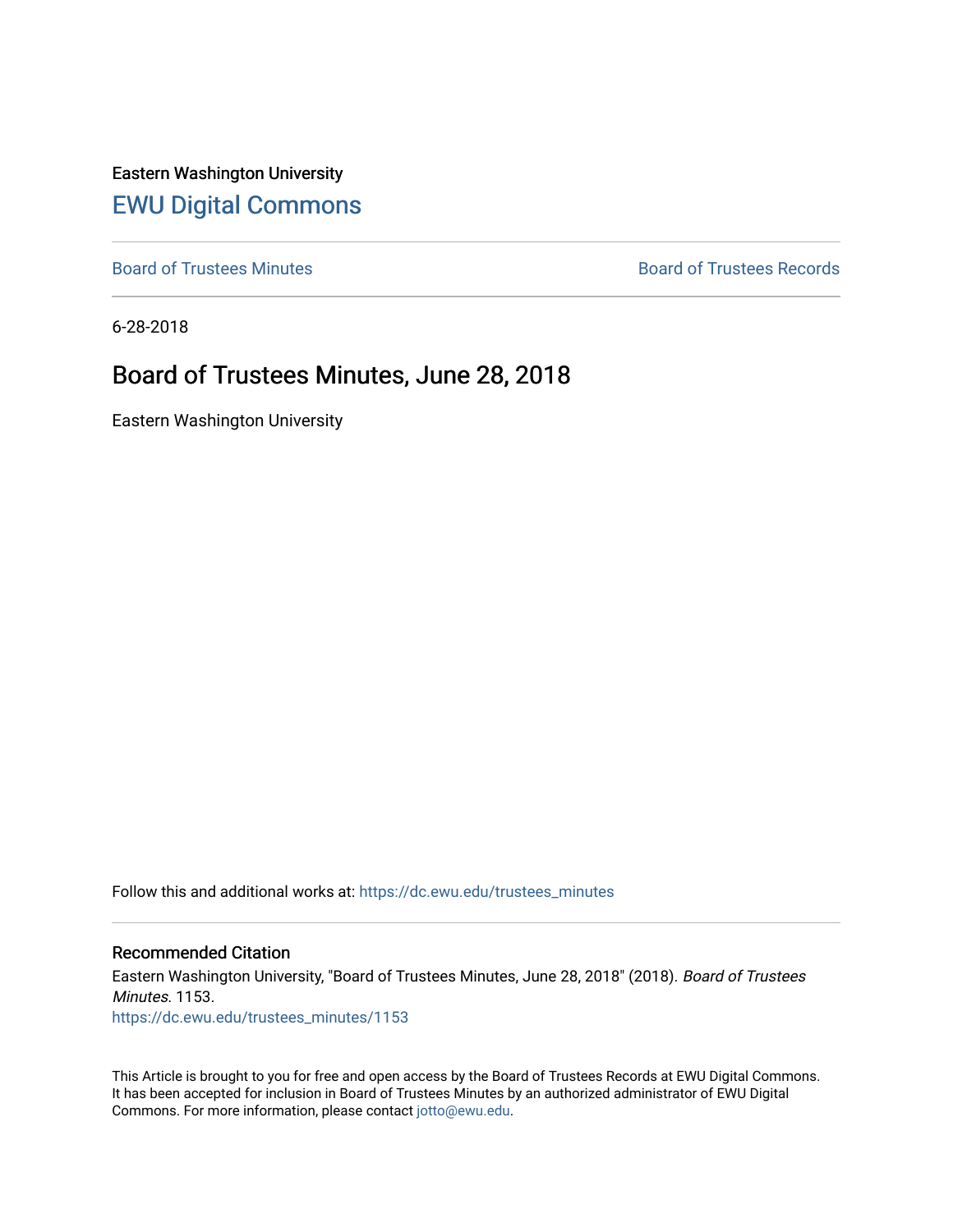

# **BOARD OF TRUSTEES Telephonic Meeting Agenda**

**June 28, 2018**

# **Minutes**

### **Trustees Present**

Uriel Iñiguez Vicki Wilson Jim Murphy Michael Finley Jay Manning Bob Whaley Kim Pearman-Gillman

### **Call to Order**

Chair Iñiguez called the meeting to order at 11:00 am

**Quorom** A quorum was present

### **Agenda Items:**

**Investments:** Trustee Jim Murphy shared the happenings of the last meeting of the Investment Advisory Committee, held on June 12. He was pleased about the investment strategy that Eastern is taking and also thought the investment firm that is being used, Northern Trust, is doing very well.

### **Discussion Action Items:**

**Motion 06-01-18**: *Chief Financial Officer Toni Habegger reviewed the FY2017-2019 University Operating Budget and the FY2017-2019 University Capital Budget. She requested approval of the board for the amounts listed in the budget packet.*

- *Trustee Murphy moved to approve this motion.*
- *Seconded by Trustee Pearman-Gillman.*
- *Motion approved.*